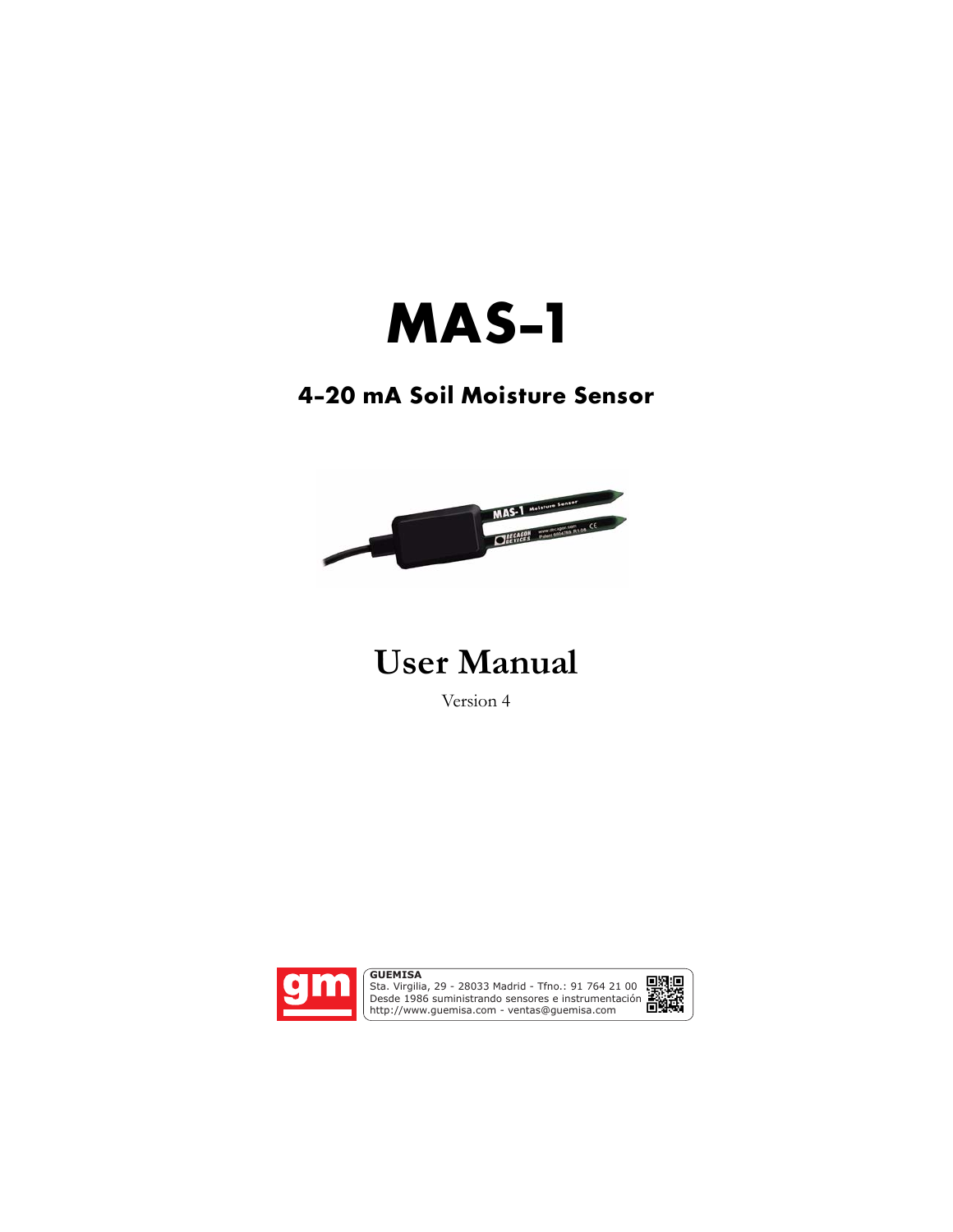### **Contents**

| 1. Introduction $\ldots \ldots \ldots \ldots \ldots \ldots$ 1        |
|----------------------------------------------------------------------|
| 2. About the MAS-1 $\dots \dots \dots \dots$<br>4                    |
|                                                                      |
| 4. Installing the MAS-1 $\dots \dots \dots \dots$ 10                 |
| 5. Calibration $\ldots \ldots \ldots \ldots \ldots \ldots \ldots$ 12 |
|                                                                      |
| Declaration of Conformity 15                                         |
|                                                                      |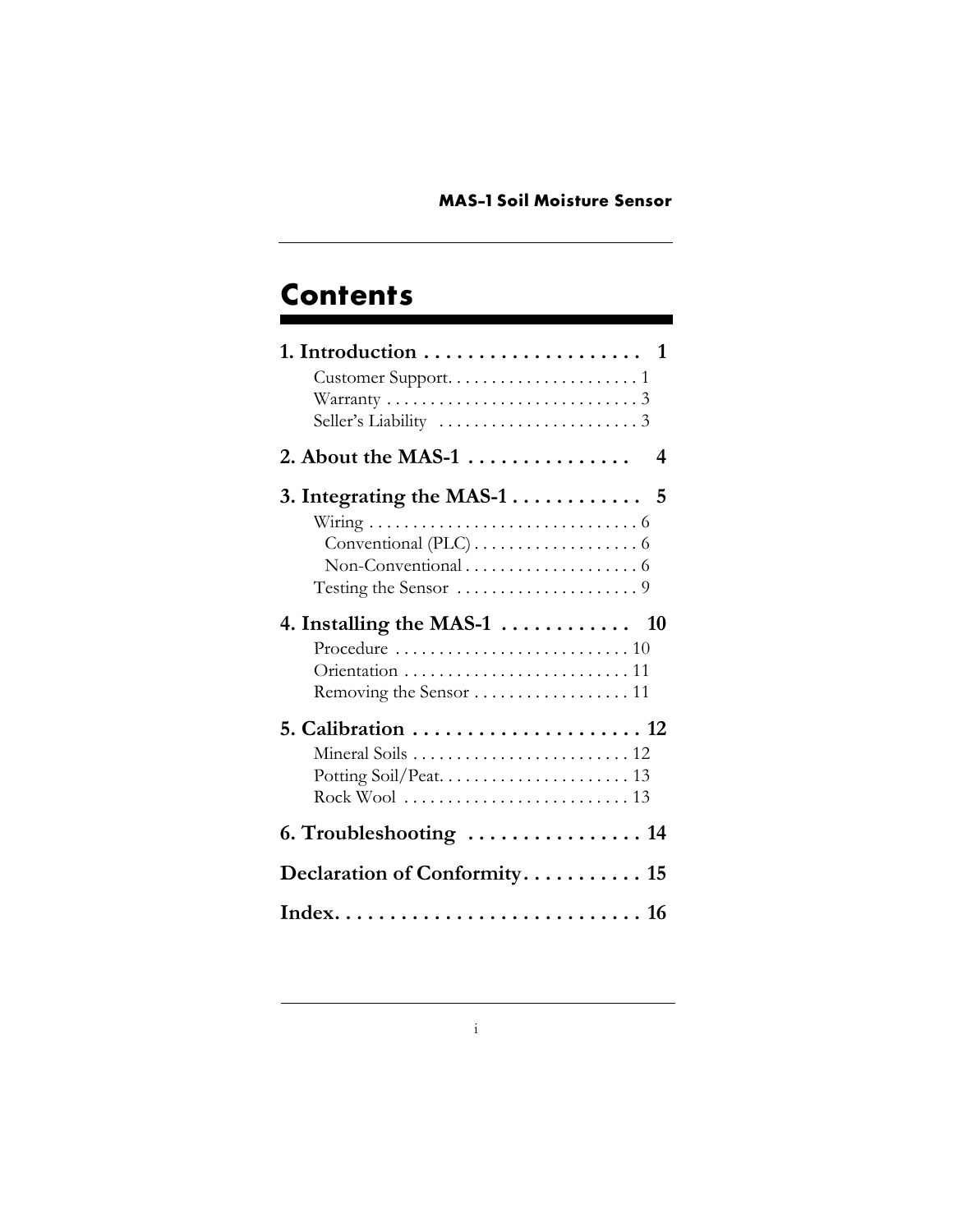# <span id="page-2-0"></span>**1. Introduction**

Thank you for choosing the MAS-1 4-20 mA Soil Moisture Sensor. These innovative sensors will enable you to monitor soil moisture accurately and affordably with a standard 2 wire, 4-20 mA analog interface for use with many data acquisition and control systems. The MAS-1 cannot be used with the standard Decagon data loggers.

### <span id="page-2-1"></span>**Customer Support**

If you ever need assistance with your MAS-1, or if you just have questions or feedback, there are several ways to contact us. Customer service representatives are available to speak with you Monday thru Friday, between 7am and 5pm Pacific time.

**NOTE***: If you purchased your MAS-1 through a distributor, please contact them for assistance.*

**E-mail: support@decagon.com** or **sales@decagon.com**

**Phone: 1-509-332-5600** 

**Fax: 1-509-332-5158**

If contacting us by email or fax, please include as part of your message your instrument's serial number, your name, address, phone, fax number and a description of your problem.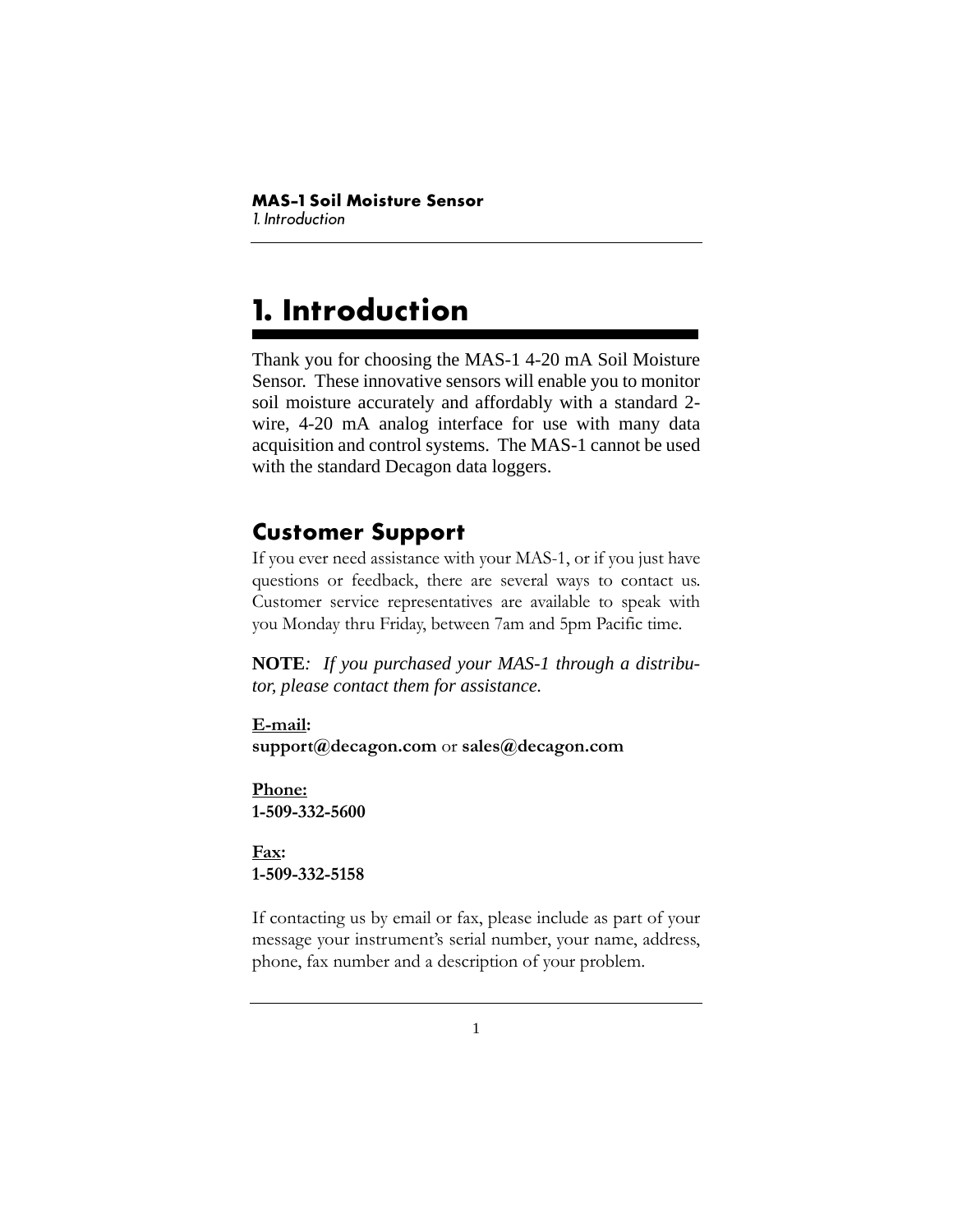#### **Specifications**

#### **Electrical**

*Interface:* Standard 4-20 mA, 2-wire analog transmitter *Supply voltage:* 12-32 VDC continuous *Output current:* 4-20 mA *Overvoltage protection:* Yes *Reverse polarity protection:* Yes *Settling time:* 4 seconds *Wiring:* Red wire: (+) supply **Black wire:** (-) output Shield: Not connected

#### **Measurement**

*Type:* Volumetric water content (VWC) *Range:* 0-100% VWC typical *Resolution:* Depends on current measurement (data acquisition) device

*Accuracy*:  $\pm 6$  % VWC with generic calibration for supported growing media up to 65% VWC, above which accuracy lessens. Increased accuracy can be achieved with a medium specific calibration. For more information on how to perform your own media specific calibration, or to have Decagon's calibration service perform one for you, visit us online at http://www.decagon.com.

*Output:* 4-20 mA current proportional to VWC *Sensor measurement interval:* 1 second

#### **Operating Environment**

*Temperature:* -40 to 50 °C

#### **Physical Properties**

*Dimensions:* 8.9 cm x 1.8 cm x 0.7 cm *Cable:* 2 m or 5 m (standard), 3 wire (22 AWG tinned Red and Black wires, 24 AWG tinned bare wire); (Custom cable length available upon request)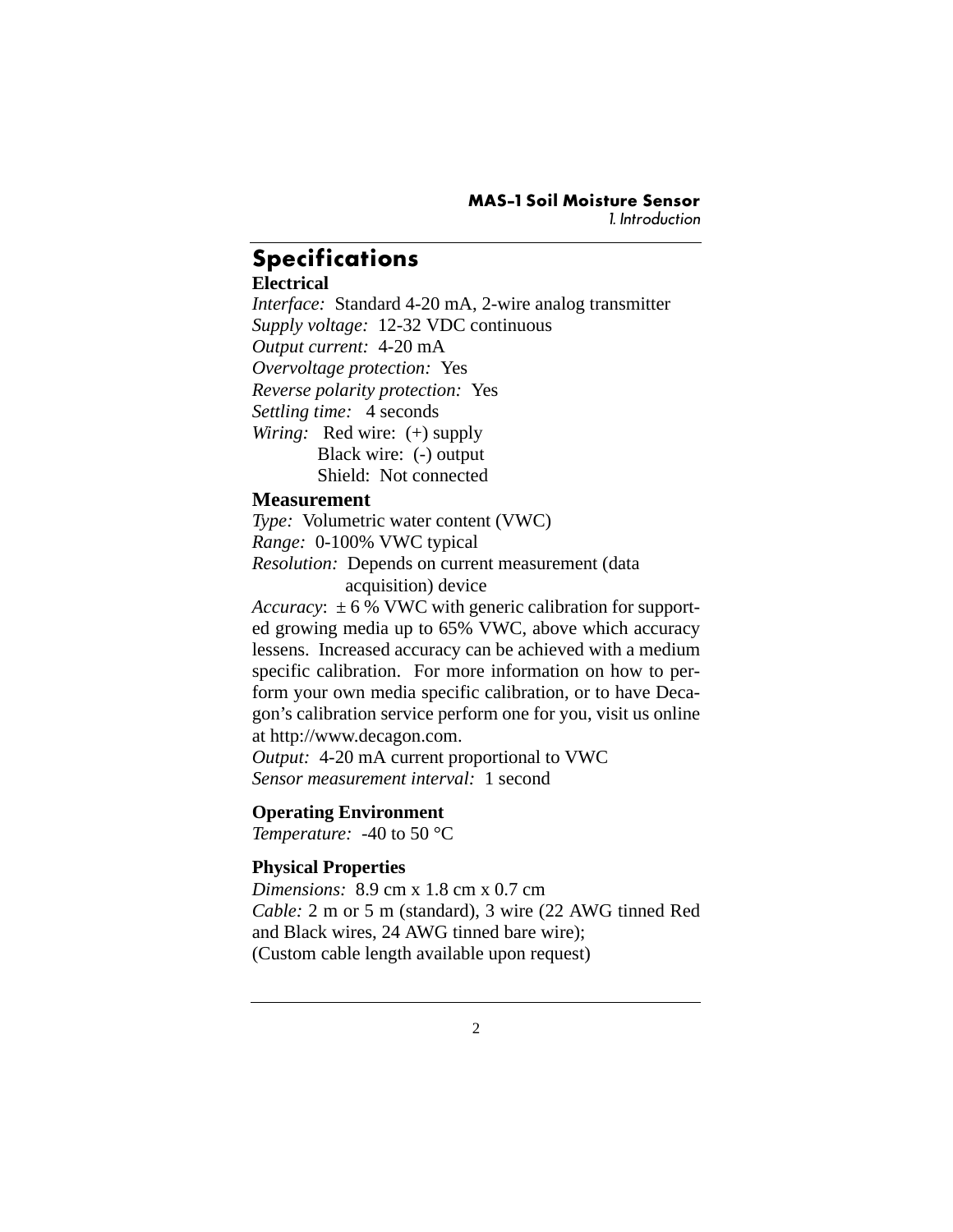### <span id="page-4-0"></span>**Warranty**

The MAS-1 has a one year warranty on parts and labor. It is activated upon the arrival of the instrument at your location.

### <span id="page-4-1"></span>**Seller's Liability**

Seller warrants new equipment of its own manufacture against defective workmanship and materials for a period of one year from date of receipt of equipment (the results of ordinary wear and tear, neglect, misuse, accident and excessive deterioration due to corrosion from any cause are not to be considered a defect); but Seller's liability for defective parts shall in no event exceed the furnishing of replacement parts F.O.B. the factory where originally manufactured. Material and equipment covered hereby which is not manufactured by Seller shall be covered only by the warranty of its manufacturer. Seller shall not be liable to Buyer for loss, damage or injuries to persons (including death), or to property or things of whatsoever kind (including, but not without limitation, loss of anticipated profits), occasioned by or arising out of the installation, operation, use, misuse, nonuse, repair, or replacement of said material and equipment, or out of the use of any method or process for which the same may be employed. The use of this equipment constitutes Buyer's acceptance of the terms set forth in this warranty. There are no understandings, representations, or warranties of any kind, express, implied, statutory or otherwise (including, but without limitation, the implied warranties of merchantability and fitness for a particular purpose), not expressly set forth herein.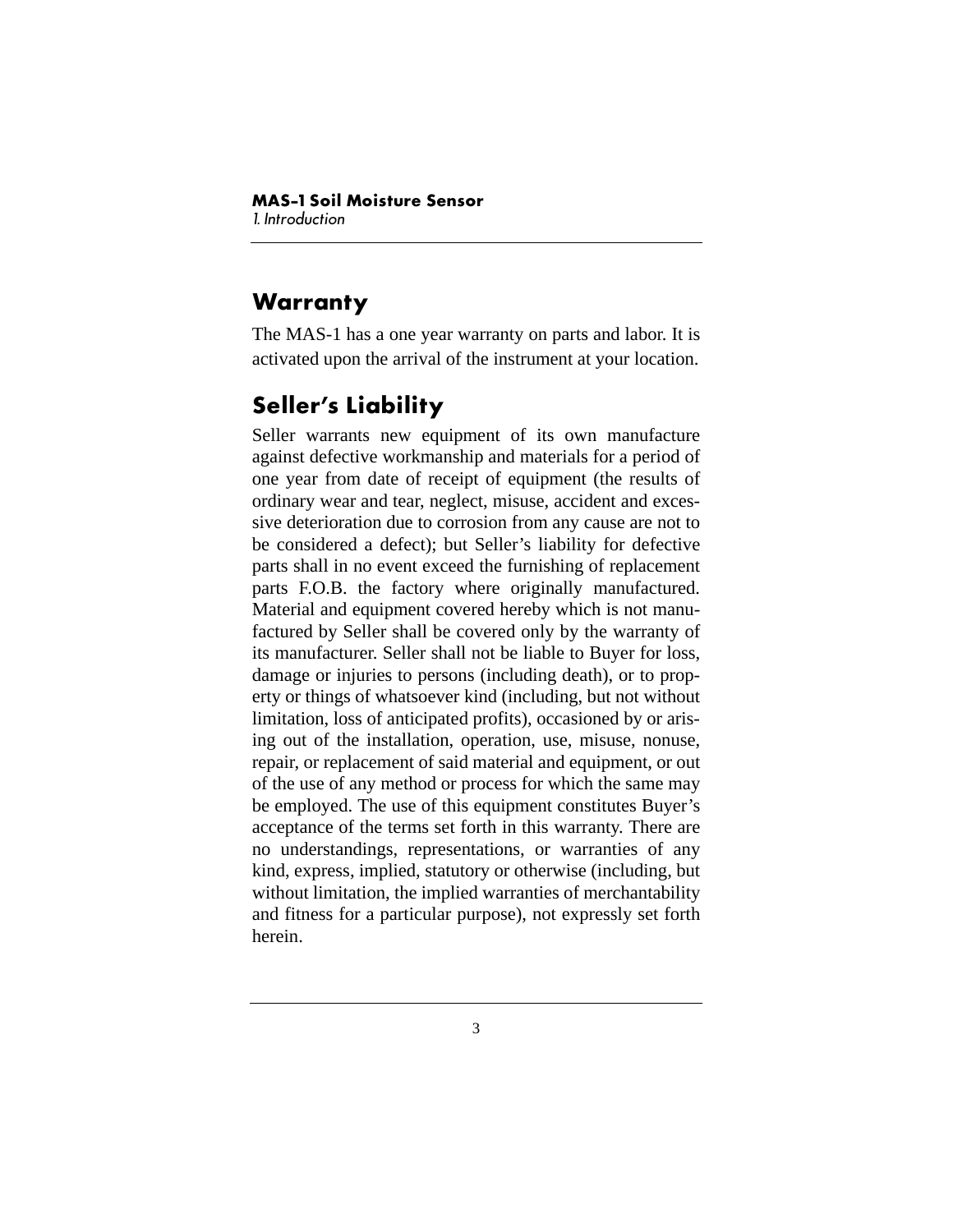# <span id="page-5-0"></span>**2. About the MAS-1**

The MAS-1 measures the dielectric constant of the soil in order to find its volumetric water content. Since the dielectric constant of water is much higher than that of air or soil minerals, the dielectric constant of the soil is a sensitive measure of water content. The MAS-1 supplies a 70 MHz oscillating wave to the sensor prongs that induces an electromagnetic field in the medium (soil) surrounding the sensor. The charging and discharging of the sensor is controlled by the dielectric of the surrounding soil.

A microprocessor on the MAS-1 measures the charging of the sensor, and therefore the dielectric constant of the soil which is related to the water content of the soil. The microprocessor makes a dielectric measurement and updates the transmitted current once per second. The transmitted 4-20 mA current can be converted to the water content of the soil using a simple calibration function.

The MAS-1 was designed to be used with standard 4-20 mA controllers and monitoring systems. It cannot be used with Decagon logging systems. For more information about using Decagon logging systems please contact Decagon's customer support representatives.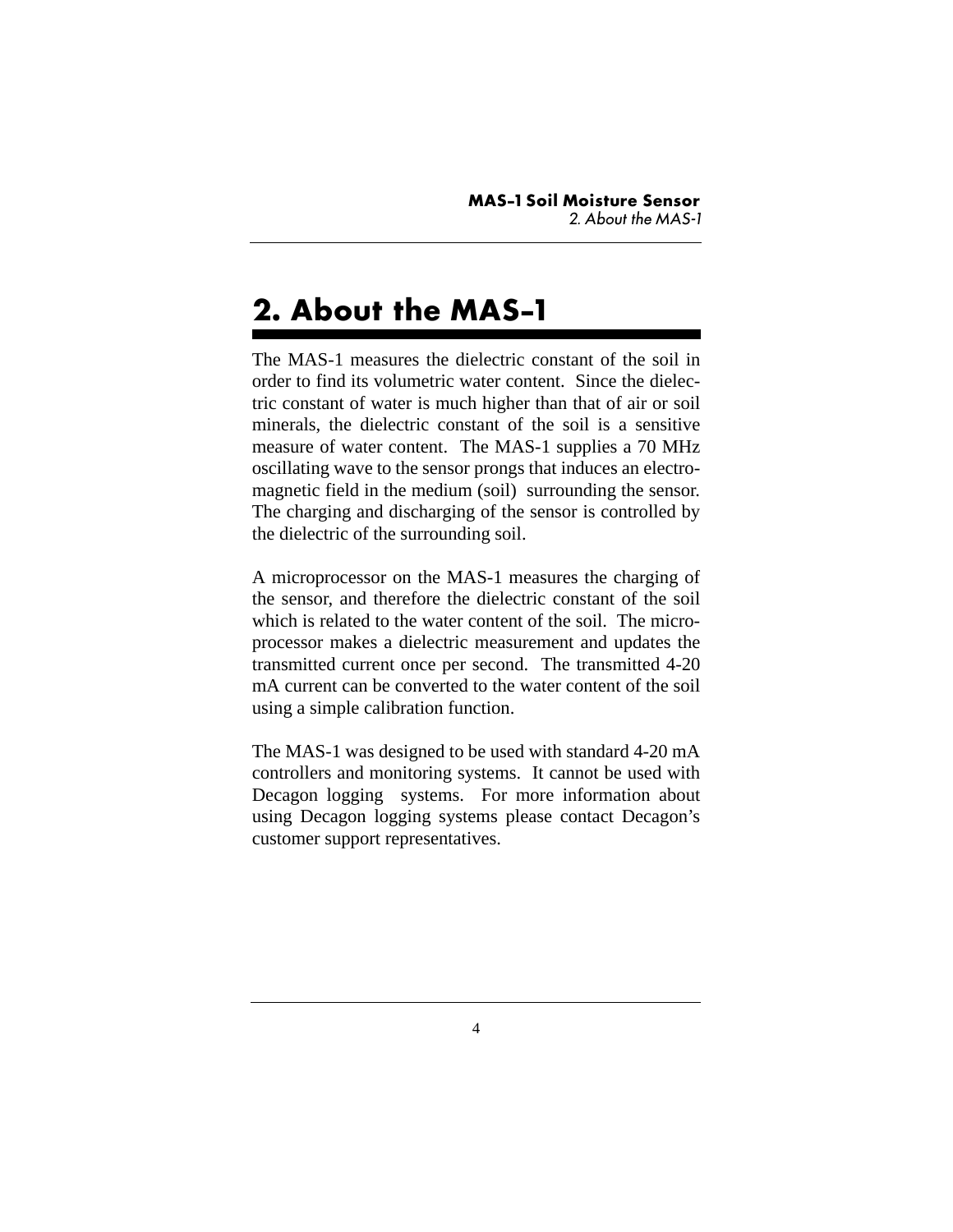# <span id="page-6-0"></span>**3. Integrating the MAS-1**

A 4-20mA system generally consists of a sensor, a transmitter, a power supply, and a device to read the current being transmitted through the current loop. The MAS-1 is an integrated sensor and 4-20mA transmitter. When the MAS-1 is powered by the Power Supply, it transmits a current though the loop that is proportional to the soil dielectric permittivity and therefore the soil volumetric water content. In Figure 1, the current loop is shown by the dotted line labeled  $I=4$ -20mA. The arrows indicate the direction of the current.



*Figure 1 - 4-20mA current loop diagram*

The MAS-1 uses a microcontroller to regulate the interval at which it takes measurements. It takes one second from the time it is powered up to take its first measurement and transmit current though the loop. The trasnmitted current will reach a stable value within four seconds of power up. After the initial four second startup, measurements are taken every one second, while the current in the loop is continuously maintained. Since the measurement intervals are controlled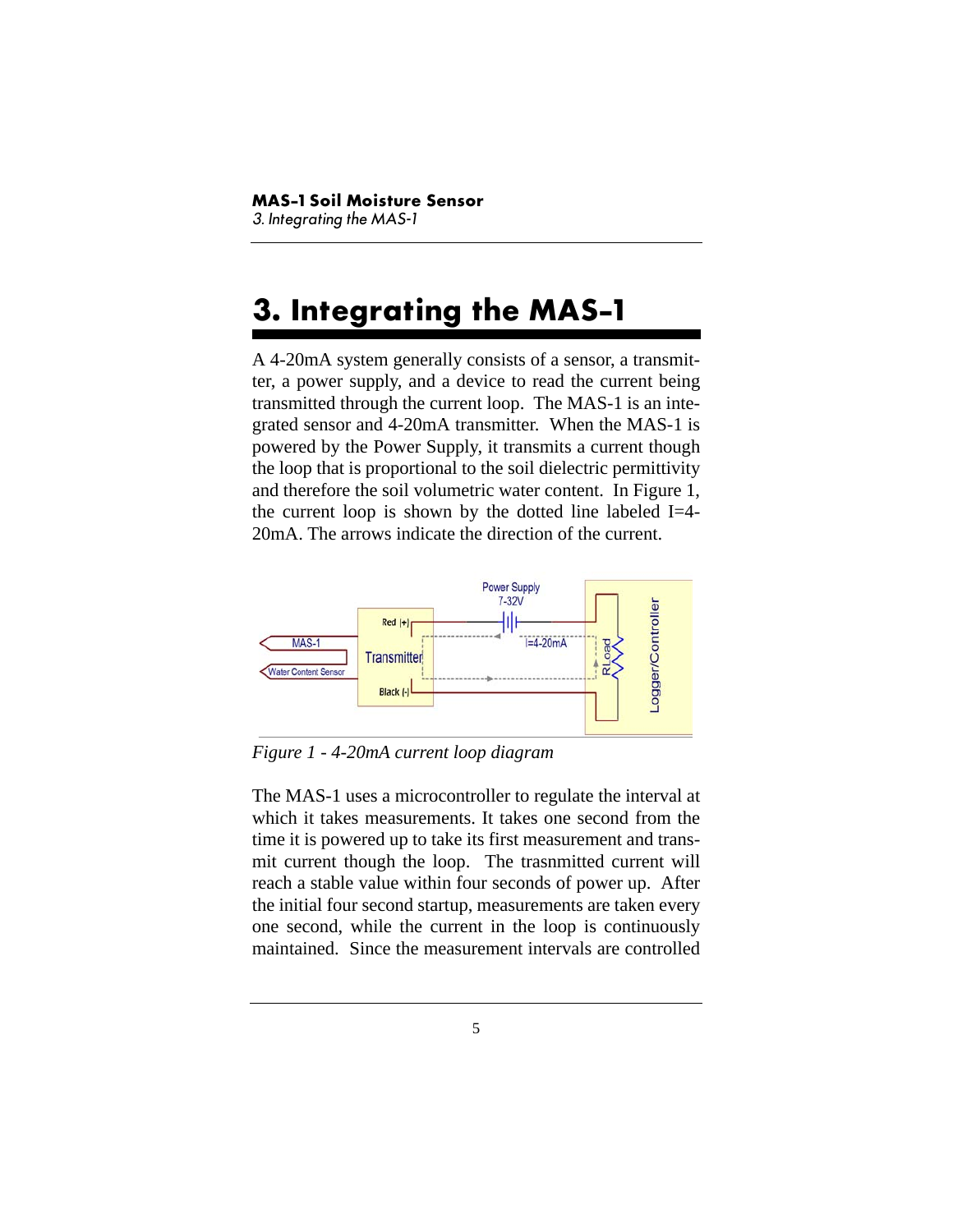by the MAS-1 itself, there is no need to pulse the excitation voltage. A constant supply voltage should be applied in order for the MAS-1 to function as it is designed.

### <span id="page-7-0"></span>**Wiring**

#### <span id="page-7-1"></span>Conventional (PLC)

A Programmable Logic Controller (PLC) is typically used to read the current transmitted through the MAS-1. The red wire (see Figure 2) of the MAS-1 is connected to a voltage output terminal that is able to supply 12-32 VDC. The black wire is connected to an input terminal that is capable of accepting a current input ranging from 4 mA to 20 mA. For the MAS-1 to function properly, the voltage drop from the red to the black lead must be 12 V or greater.



*Figure 2 - Typical wiring connection*

#### <span id="page-7-2"></span>Non-Conventional

When using a device, such as a data logger, that does not have an input capable of measuring current, a pickoff resistor can be used as shown in Figure 3. Assuming that the Single Ended Input has an input impedance, or resistance, much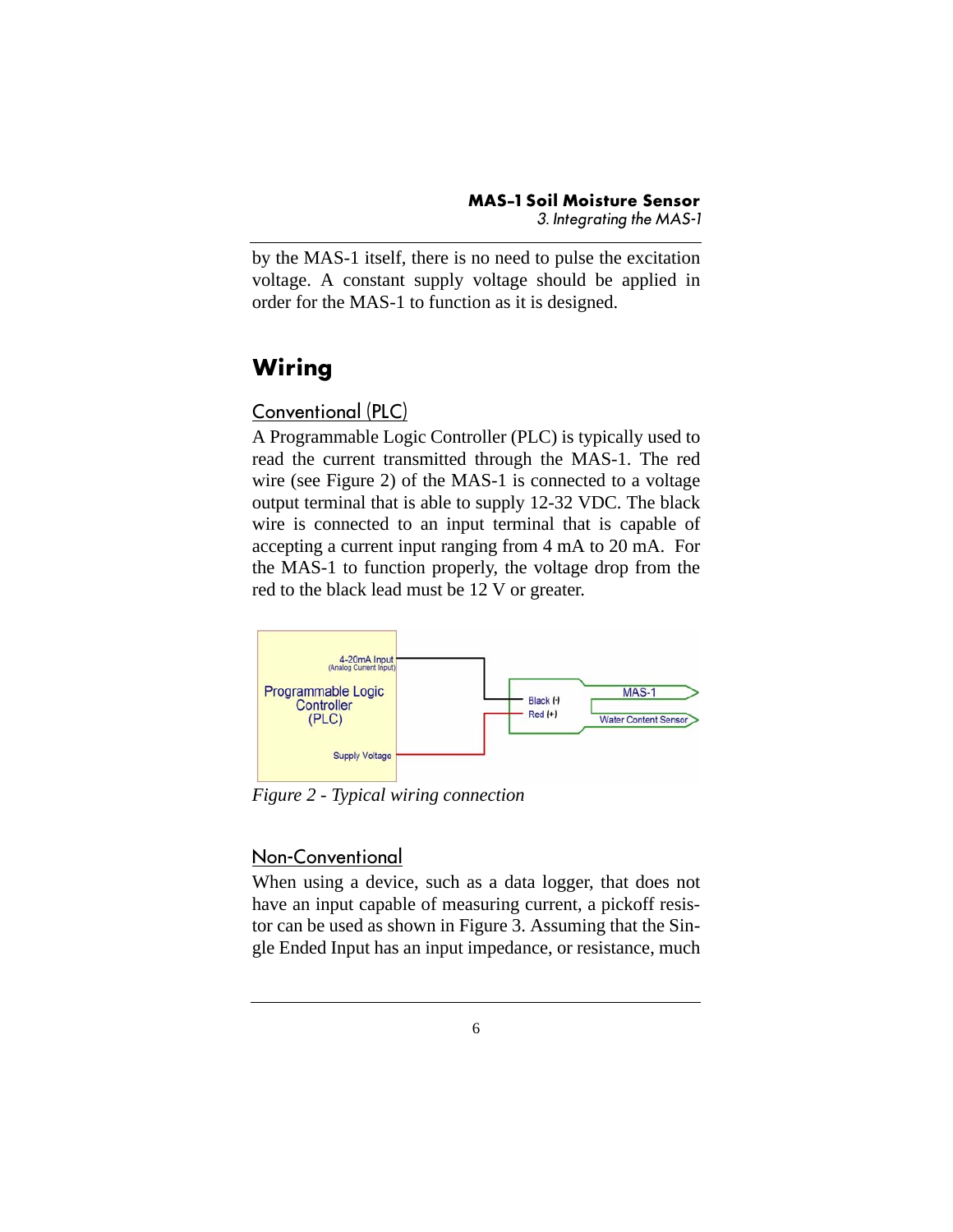#### **MAS-1 Soil Moisture Sensor**

*3. Integrating the MAS-1*

larger that of  $R_{Volt}$ , then all of the current in the 4-20 mA loop passes through  $R_{Volt}$ . If the data logger can measure the voltage drop over the  $R_{Volt}$ , then the current can be calculated as

$$
I = V_{measured} / R_{Volt}
$$
 (1)

where I (mA) is the 4-20 mA current,  $R_{\text{Vol}t}$  (ohms) is the resistance of the pickoff resistor, and  $V_{measured}$  (mV) is the voltage drop over  $R_{\text{Vol}t}$ .



*Figure 3 - Wiring connection for devices without current inputs*

The optional 100uF capacitor shown in parallel with the  $R_{Volt}$ reduces measurement noise. It should have a voltage rating higher than the largest supply voltage. Be sure to observe correct polarity.

The MAS-1 requires a voltage of at least 12 V. This limits the value of  $R_{\text{Vol}t}$  since part of the total voltage drop will be across the resistor. Equation (2) can be used to determine the maximum value for  $R_{Volt}$ . Table 1 shows some resistance values.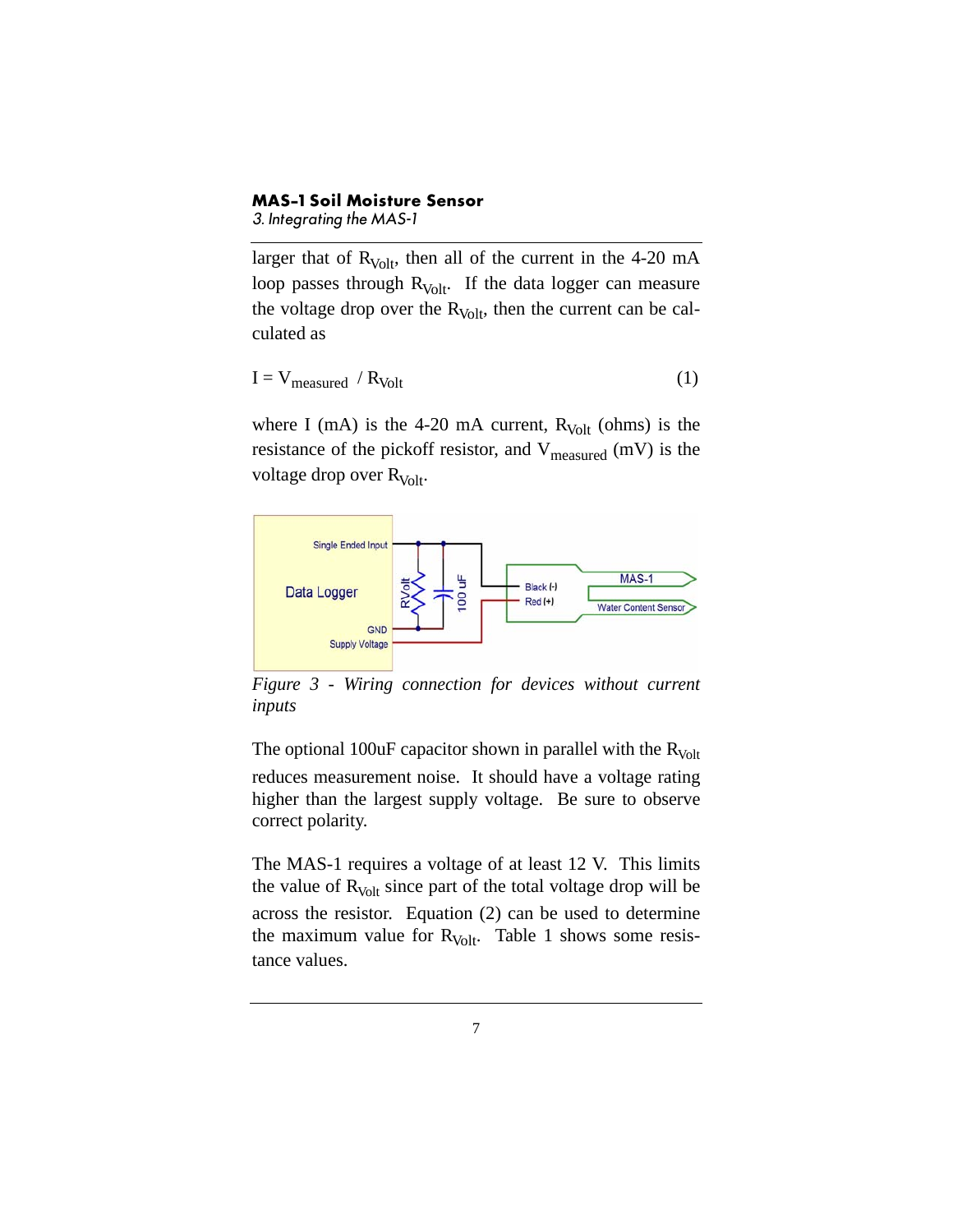$V_{\text{Sunply}} - 12 = 0.02 R_{\text{Volt Max}}$  (2)

| <b>Supply Voltage</b> | Load        |
|-----------------------|-------------|
| 13 V                  | 50 ohms     |
| 24 V                  | 600 ohms    |
| 32 V                  | $1000$ ohms |

*Table 1 – Maximum resistance values for*  $R_{Vol}$  *at specified voltages* 

The MAS-1 sensor has several advantages over voltage-output sensors, even for voltage-input data loggers.

- The MAS-1 supply voltage doesn't need to be regulated for the sensor to work properly; it can be any value between 12 and 32 volts, without affecting sensor output.
- When using a current-based sensor like the MAS-1, the signal is not affected by electrical resistance in the cable, so the sensor output is not affected by cable length or wire gauge.
- The MAS-1 requires only two conductors, so long lines are both lower in noise and less expensive.
- With the MAS-1sensor the source impedance is small, and a current loop is highly immune to noise on the line.
- Measured voltage can be tailored to a particular data acquisition system simply by adjusting the value of  $R_{\text{Vol}t}$ . A typical application might be to use a MAS-1 with a 12 volt supply and a  $R_{Volt}$  value of 1 ohm. The output voltage range is the product of the current and the resistance (Equation (1)), so for 4-20 mA it would be 4 to 20 mV.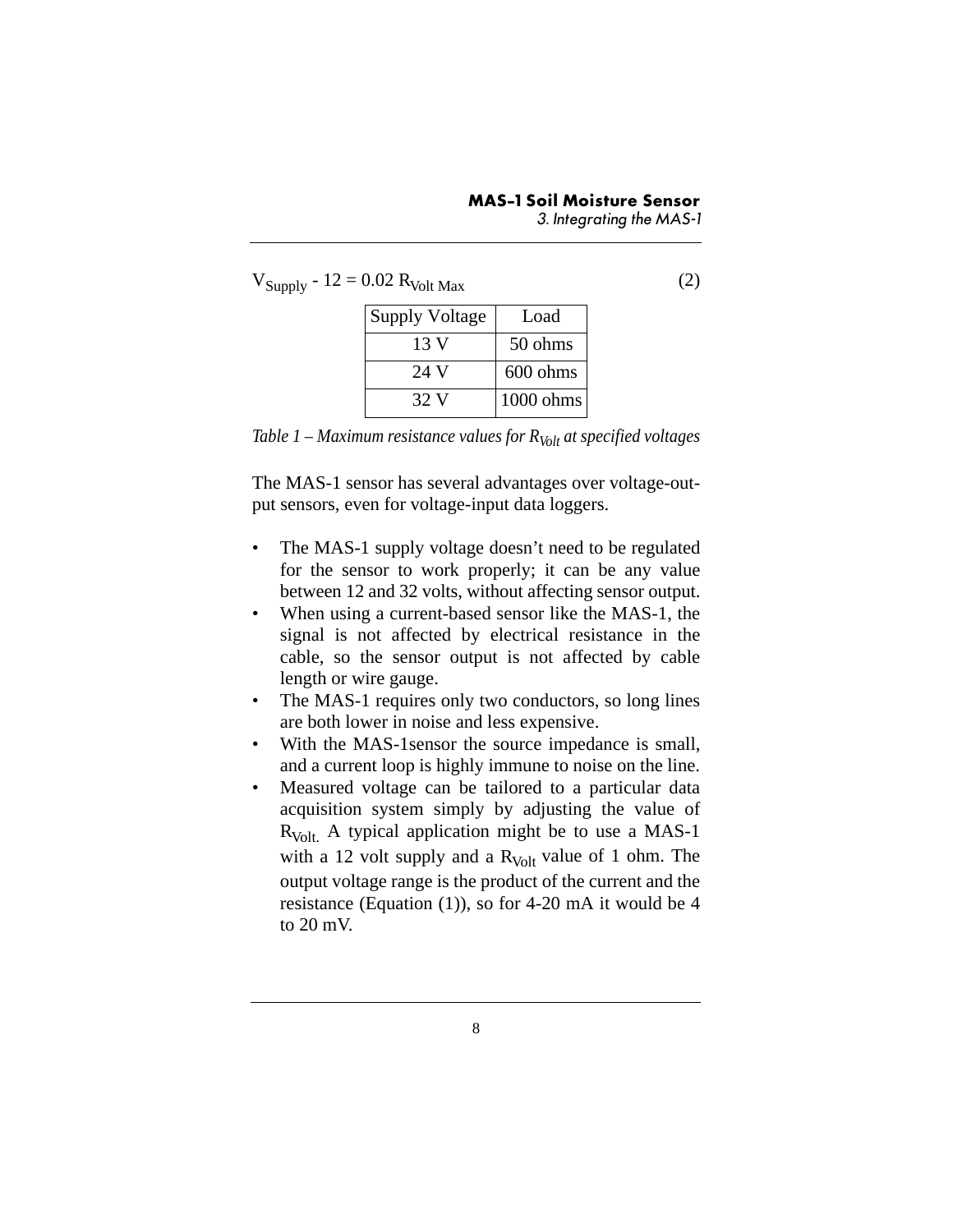#### **MAS-1 Soil Moisture Sensor**

*3. Integrating the MAS-1*

#### <span id="page-10-0"></span>**Testing the Sensor**

After integrating the MAS-1 into your PLC or other data acquisition system, it is always a good idea to test the sensor output to verify that it is functioning correctly with your system. Two convenient test conditions are having the sensor surrounded by air and water. To test in air, suspend the sensor from the cable, making sure that it is at least 6 inches from any object. To test in water, place the sensor in a bucket of tap water (do not use de-ionized or distilled water). The entire sensor (prongs + black plastic electronics portion) should be immersed in water, and should be at least 2 inches from any container surface. Under these conditions, the sensor should transmit in the following ranges (approximate):

Air: 3.4 to 4.7 mA Tap water: 18.1 to 22.4 mA

Note that the sensor output can go above 20 mA and below  $4 \text{ mA}$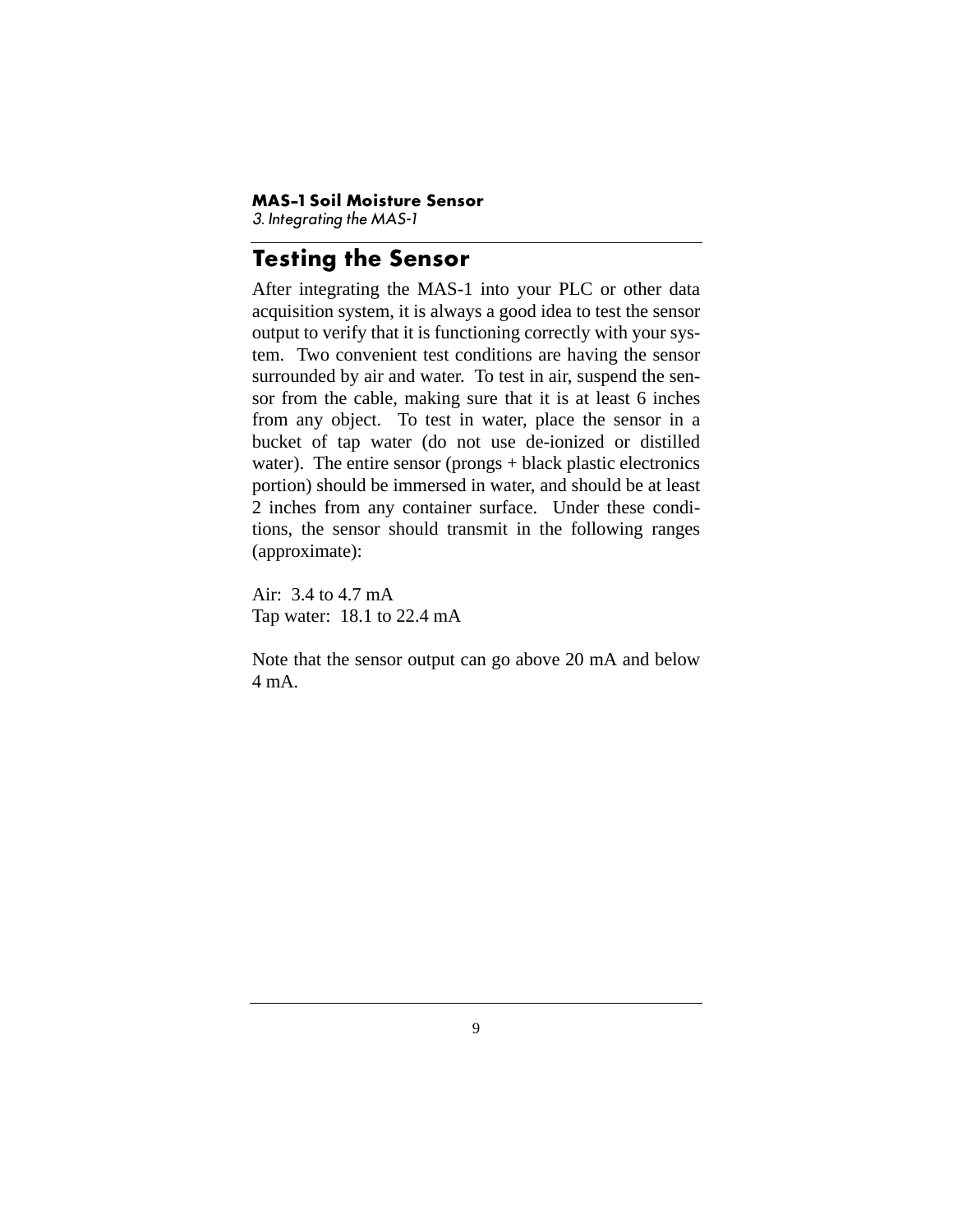# <span id="page-11-0"></span>**4. Installing the MAS-1**

When selecting a site for installation, it is important to understand that the soil adjacent to the sensor surface has the strongest influence on the sensor reading and that the sensor measures the volumetric water content. Therefore any air gaps or excessive soil compaction around the sensor can profoundly influence the readings. Also, do not install the sensors adjacent to large metal objects such as metal poles or stakes. This can attenuate the sensor's electromagnetic field and adversely affect sensor readings. Because the MAS-1 has gaps between its prongs, it is also important to consider the size of the media you are inserting the sensor into. It is possible to get sticks, bark, roots or other material stuck between the sensor prongs, which will adversely affect readings. Finally, be careful when inserting the sensors into dense soil, as the prongs will break if excessive sideways force is used when pushing them in.

#### <span id="page-11-1"></span>**Procedure**

1. The MAS-1 sensor was designed for easy installation into the soil. After digging a hole to the desired depth, push the prongs on the sensor into undisturbed soil at the bottom of the hole or into the sidewall of the hole. Make sure that the prongs are buried completely up to the black overmolding. The sensor may be difficult to insert into extremely compact or dry soil. If you have difficulty inserting the sensor, try loosening the soil somewhat or wetting the soil. **Never pound it in!**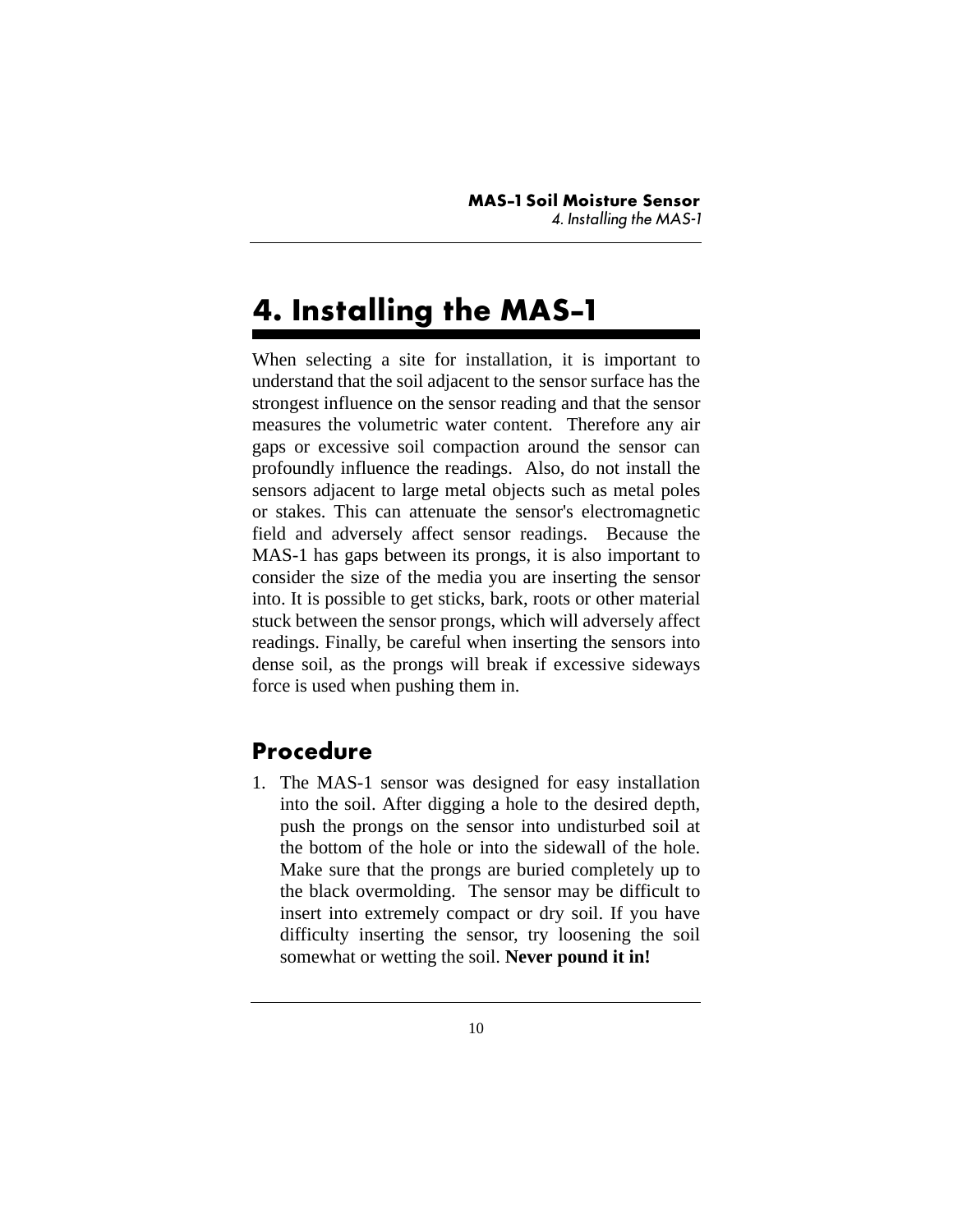2. Carefully backfill the hole to match the bulk density of the surrounding soil. Be careful to not over stress the cable or overmold by bending when installing the sensor.



### <span id="page-12-0"></span>**Orientation**

The sensor can be oriented in any direction. However, orienting the flat side perpendicular to the surface of the soil will minimize effects on downward water movement.

#### <span id="page-12-1"></span>**Removing the Sensor**

When removing the sensor from the soil, do not pull it out of the soil by the cable! Doing so may break internal connections and make the sensor unusable.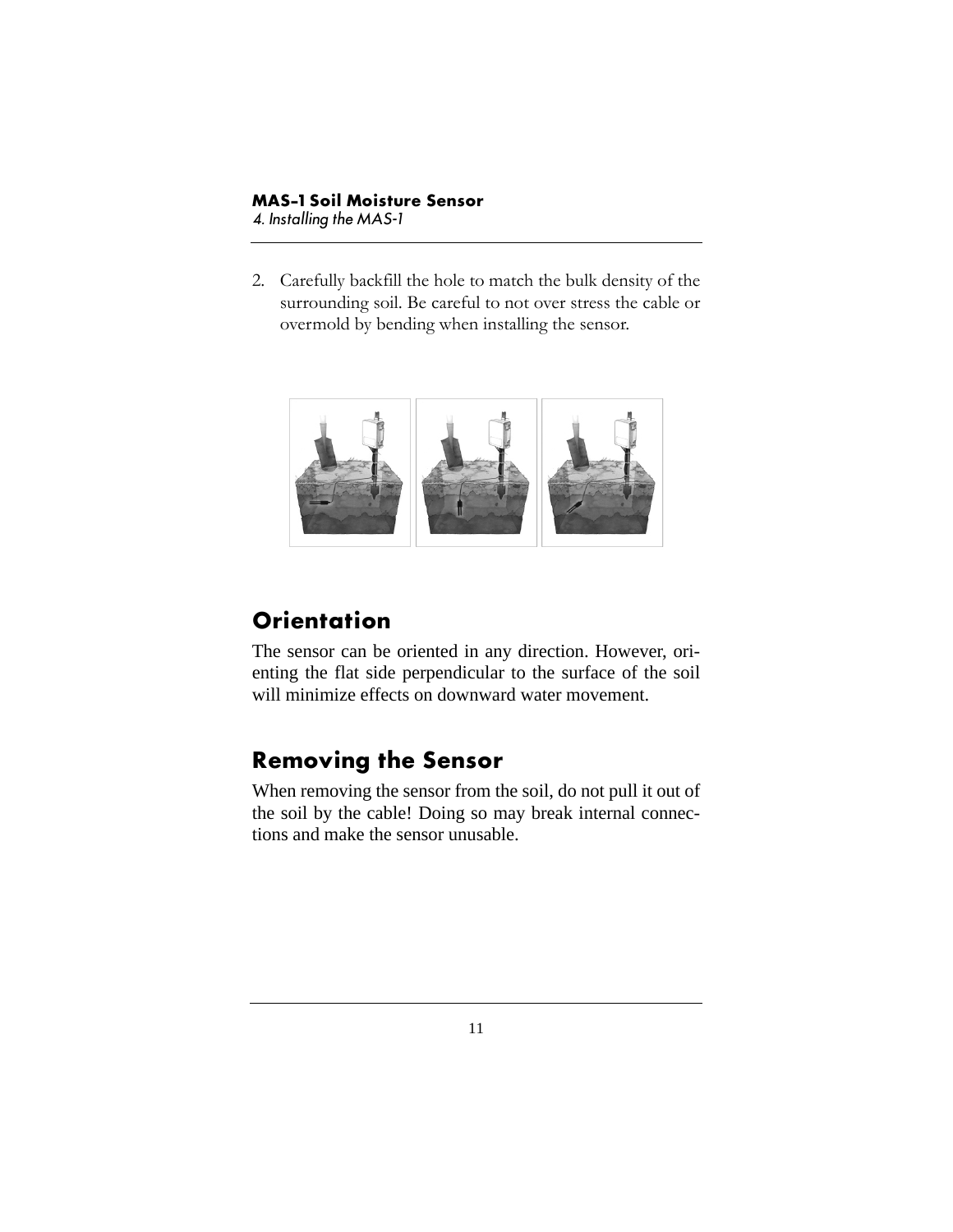# <span id="page-13-0"></span>**5. Calibration**

The current transmitted by the MAS-1 is proportional to the dielectric permittivity of the medium surrounding the sensor, and therefore its volumetric water content (VWC) of the medium. The VWC is calculated by applying a calibration equation to the current transmitted by the MAS-1. The following are generic calibration equations for common growth media. Applying these equations will generally result in accuracy of  $\pm$  6% VWC as long as the electrical conductivity of the medium is less than 8 dS/m. If you wish to use the MAS-1 in a medium that isn't listed below, if you need better than  $\pm$  6% accuracy, or if you are working in a high salinity material, then you should develop a custom calibration for your particular medium. See www.decagon.com for step-by-step instructions on developing a custom calibration. Decagon can also develop a custom calibration for your medium; contact Decagon for more details on the calibration service.

### <span id="page-13-1"></span>**Mineral Soils**

A single calibration equation will generally result in good accuracy for all mineral soil types with electrical conductivity < 8 dS/m. VWC is given by:

$$
VWC = 0.00328 * mA2 - 0.0244 * mA - 0.00565
$$

If your data acquisition system isn't capable of higher order mathematical operations, the mineral soil calibration can be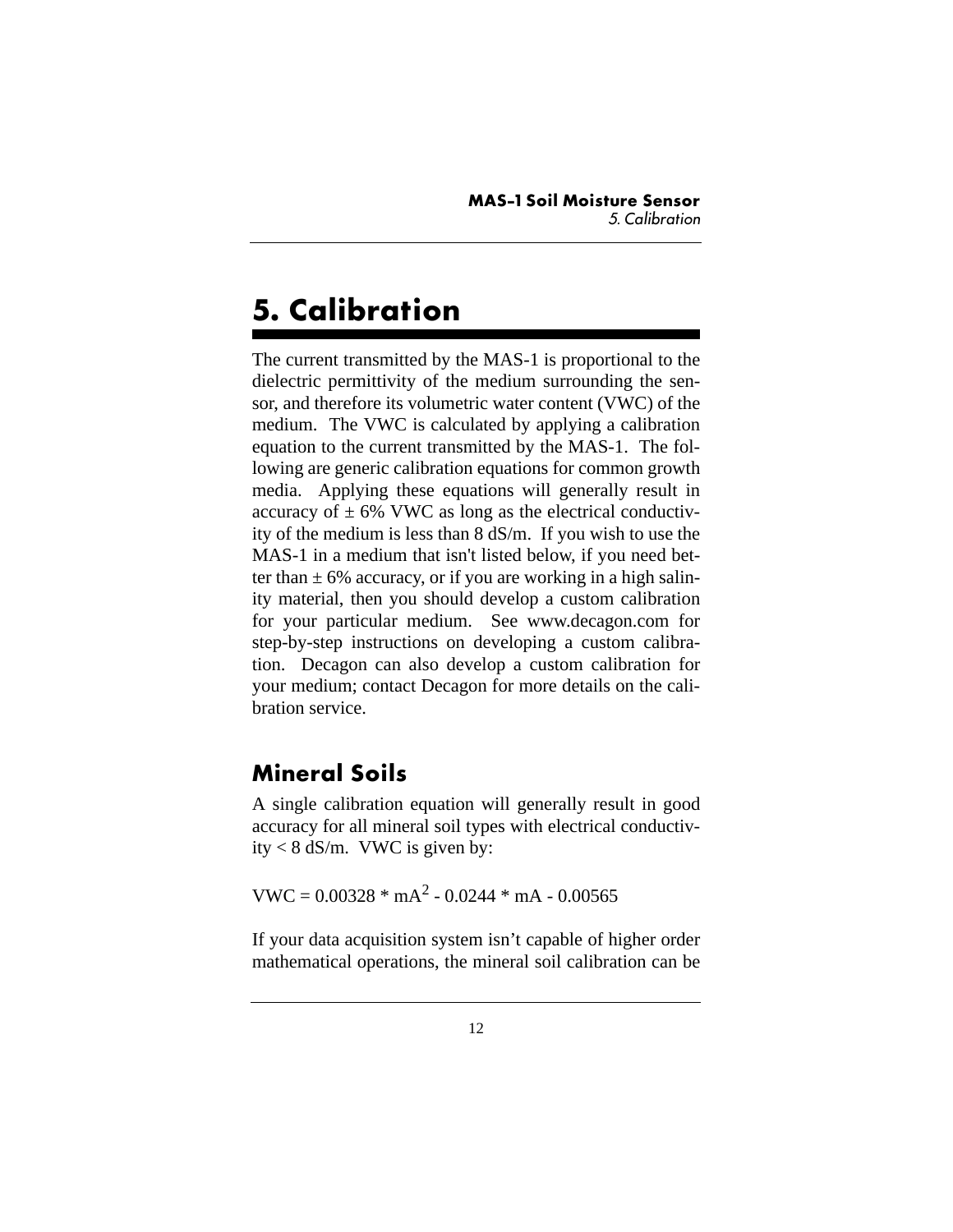#### **MAS-1 Soil Moisture Sensor** *5. Calibration*

approximated by the following linear model. This will result in slightly worse accuracy at low VWC, with errors becoming large above 35% VWC.

 $VWC = 0.0479 * mA - 0.391$ 

### <span id="page-14-0"></span>**Potting Soil/Peat**

The following equation can be used to convert MAS-1 transmitted current into VWC in potting soil and peat potting mixes. Please note that different potting soil types are quite variable, so this calibration equation may not result in good accuracy in your particular mix (although precision should still be good). We recommend a custom calibration for best accuracy when using the MAS-1 in potting soils.

 $VWC = 0.00531 *e^{(0.29*mA)}$ 

#### <span id="page-14-1"></span>**Rock Wool**

The MAS-1 was calibrated in Groden Expert™ rockwool at several electrical conductivities. VWC can be calculated as:

 $VWC = 0.00446 * mA^2 - 0.0359 * mA + 0.0741$